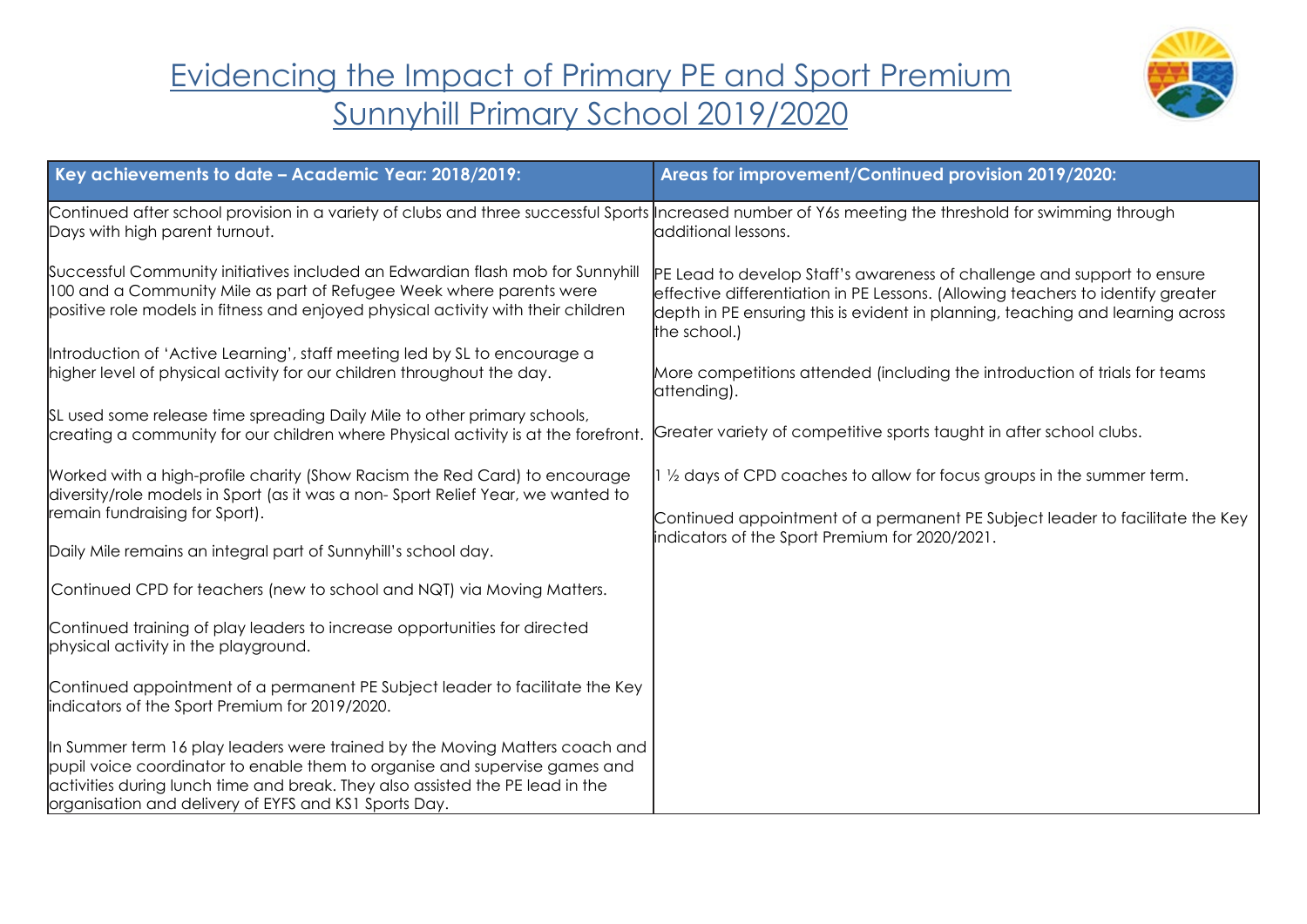## **Due to Covid-19 we could not complete our proposed spending plan. All unachieved actions highlighted in red font.**

| Meeting national curriculum requirements for swimming and water safety.                                                                                                                                                                                                                               |                                                                                             |                                                          |
|-------------------------------------------------------------------------------------------------------------------------------------------------------------------------------------------------------------------------------------------------------------------------------------------------------|---------------------------------------------------------------------------------------------|----------------------------------------------------------|
| What percentage of your current Year 6 cohort swim competently,<br>confidently and proficiently over a distance of at least 25 metres?<br>N.B. Even though your pupils may swim in another year please report on their<br>attainment on leaving<br>primary school at the end of the summer term 2020. | 53%*                                                                                        |                                                          |
|                                                                                                                                                                                                                                                                                                       |                                                                                             |                                                          |
| What percentage of your current Year 6 cohort use a range of strokes<br>effectively [for example, front crawl, backstroke and breaststroke]?                                                                                                                                                          | 53%*                                                                                        |                                                          |
| What percentage of your current Year 6 cohort perform safe self-rescue in<br>different water-based situations?                                                                                                                                                                                        | 53%*                                                                                        |                                                          |
| Schools can choose to use the Primary PE and Sport Premium to provide<br>additional provision for swimming but this must be for activity over and<br><b>above</b> the national curriculum requirements. Have you used it in this way?                                                                 | Yes )/ No<br>Y6 x 3 (Autumn Term) –<br>£2438.00<br>Y6 Top Up x 1 (Summer Term 2)<br>£429.00 | Percentage<br>of total<br>allocation:<br>£2867<br>14.34% |

## **\*Funding was allocated to send the majority of the 46% who did not meet the threshold for further swimming instruction. (Covid-19)\***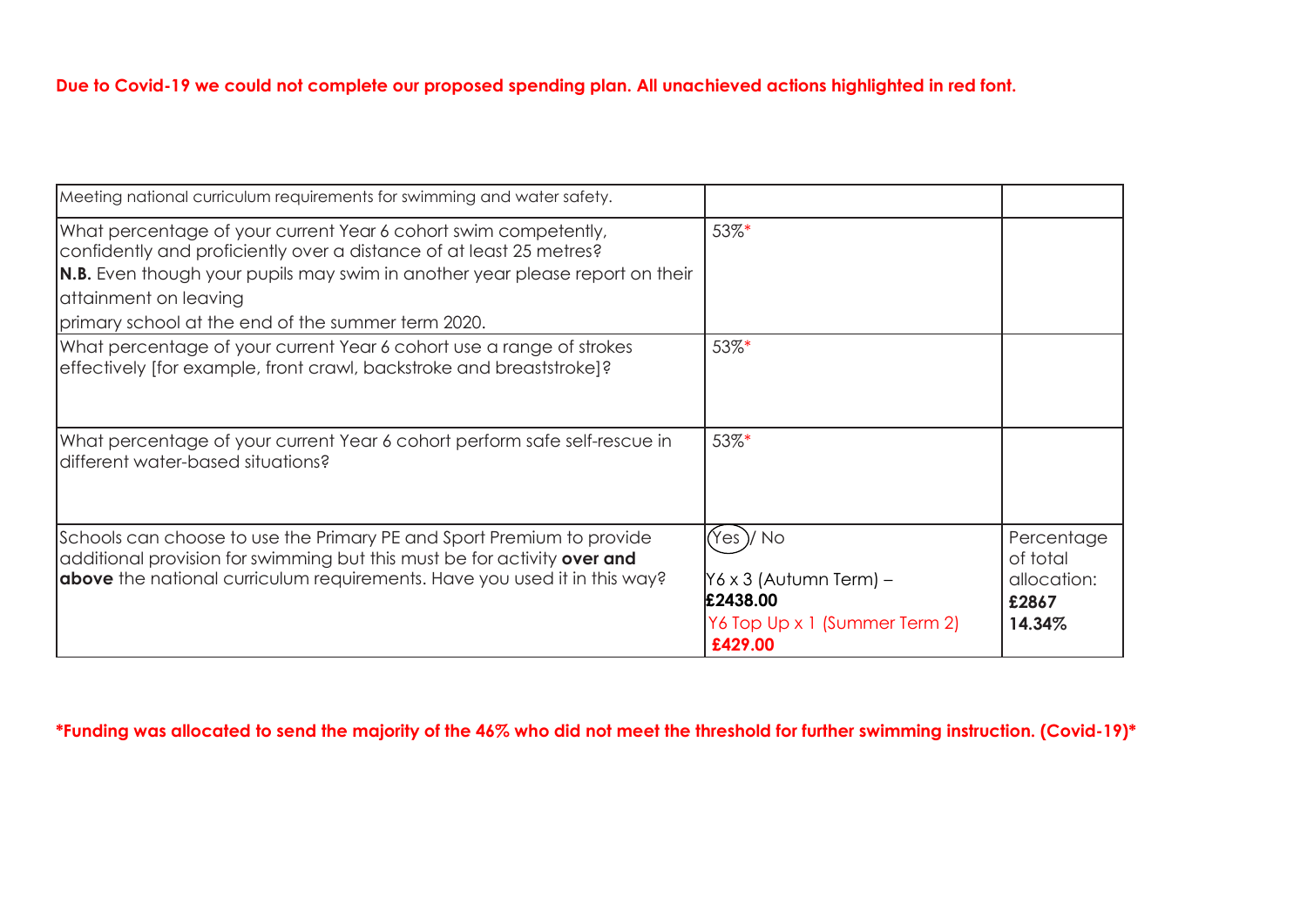| Academic Year: 2019/20                                                                                                                                                                                                   | Total fund allocated: £20,000                                                                                                                                                                           | Date Updated: 11.05.20                                         |                                                                                                                                                                                                                                                                         |                                                                                                                                                                                         |
|--------------------------------------------------------------------------------------------------------------------------------------------------------------------------------------------------------------------------|---------------------------------------------------------------------------------------------------------------------------------------------------------------------------------------------------------|----------------------------------------------------------------|-------------------------------------------------------------------------------------------------------------------------------------------------------------------------------------------------------------------------------------------------------------------------|-----------------------------------------------------------------------------------------------------------------------------------------------------------------------------------------|
| Key indicator 1: The engagement of all pupils in regular physical activity - Chief Medical Officer guidelines<br>recommend that primary school pupils undertake at least 30 minutes of physical activity a day in school |                                                                                                                                                                                                         |                                                                |                                                                                                                                                                                                                                                                         | Percentage of total<br>allocation:                                                                                                                                                      |
|                                                                                                                                                                                                                          |                                                                                                                                                                                                         |                                                                |                                                                                                                                                                                                                                                                         | % Listed in Section 3                                                                                                                                                                   |
| Intent                                                                                                                                                                                                                   | Implementation                                                                                                                                                                                          | Funding<br>allocated:                                          | Impact                                                                                                                                                                                                                                                                  | Sustainability and suggested<br>next steps:                                                                                                                                             |
| Clean-up/Audits of PE Cupboard<br>to ensure the correct resources<br>are available for quality PE lessons.                                                                                                               | Clear labelling and stock check N/A<br>completely regularly.<br>Working group of staff to<br>maintain PE cupboard half<br>termly.                                                                       |                                                                | Ensuring time is not wasted<br>during PE lessons looking for<br>resources.                                                                                                                                                                                              | Continue in 2020/2021- Use<br>pupil voice groups to<br>support.<br>Share in assemblies the<br>importance of looking after<br>resources as part of whole<br>school core value 'Respect'. |
| SPORT RELIEF Flash mob.<br>Children to have an awareness of<br>charitable enterprise whilst<br>engaging in community physical<br>activity.                                                                               | SL to choreograph a whole<br>school dance with the School<br>Council.<br>SL to teach to Staff in a morning<br>briefing session.<br>Staff to teach it to individual<br>classes. (Also covered in Section | N/A                                                            | Sport as a whole school<br>community. The children's<br>feedback was incredibly<br>positive. It united the children<br>from EYFS to Y6 and they had<br>a variety of positive role<br>models through staff<br>participating. A very<br>memorable whole school<br>levent. | Plan a whole school<br>dance/flash mob to be<br>completed at a curriculum<br>celebration.                                                                                               |
| Improvements in children leading<br>effective/active play in the<br>playground.                                                                                                                                          | Play leaders to receive training<br>with specialist sports coach once   Matters Cost<br>a week (Moving Matters for<br>Autumn Term and Summer Term)                                                      | 1/5 of Moving<br>$(E2000 -$<br>already listed<br>in Section 3) | Children have more to do at<br>playtime, more children are<br>active and less behavioural<br>incidents.                                                                                                                                                                 | Allow play leaders to plan<br>more playground events<br>with the SL and Pupil Voice<br>Coordinator and be more<br>active in intra-house<br>tournaments including Sports<br>Days.        |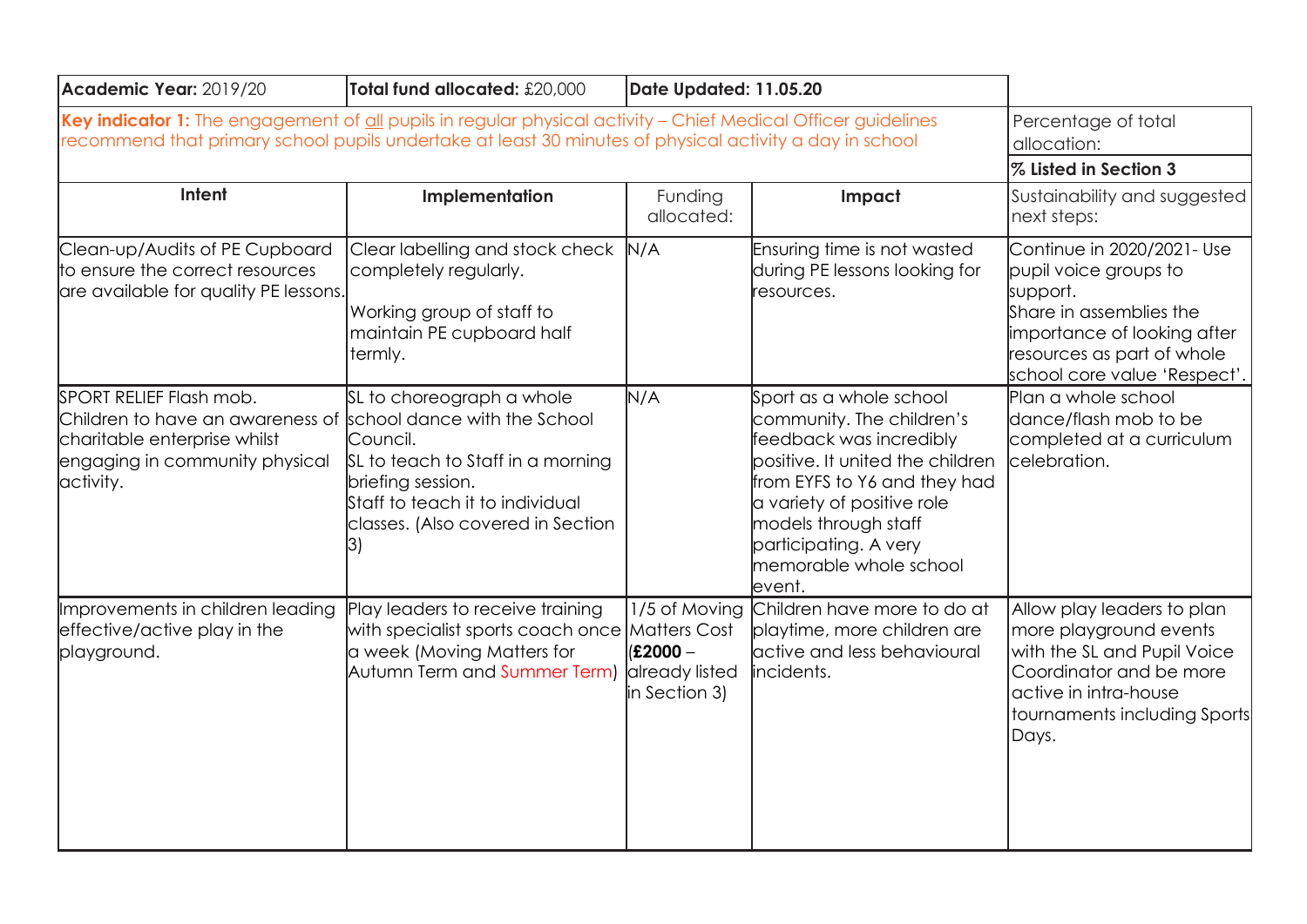|                           | Key indicator 2: The profile of PESSPA being raised across the school as a tool for whole school improvement                                                                                                                                                                                                                                                               |                         |                                                                                                                                                                        | Percentage of total<br>allocation:                                                                                                         |
|---------------------------|----------------------------------------------------------------------------------------------------------------------------------------------------------------------------------------------------------------------------------------------------------------------------------------------------------------------------------------------------------------------------|-------------------------|------------------------------------------------------------------------------------------------------------------------------------------------------------------------|--------------------------------------------------------------------------------------------------------------------------------------------|
|                           |                                                                                                                                                                                                                                                                                                                                                                            |                         |                                                                                                                                                                        | $0.94\%$ (£188.15)                                                                                                                         |
| Intent                    | Implementation                                                                                                                                                                                                                                                                                                                                                             | Funding<br>allocated:   | Impact                                                                                                                                                                 | Sustainability and suggested<br>next steps:                                                                                                |
| Community daily mile.     | Organise event as part of<br>Refugee week, inviting parents to for SL (1 day)<br>ioin their child's class for their<br>daily mile timeslot.                                                                                                                                                                                                                                | Release time<br>£188.15 | Covid 19                                                                                                                                                               | Covid 19                                                                                                                                   |
| Timetabling               | Timetabling across a two-form<br>entry school with split lunchtimes<br>to ensure all classes receive the<br>correct amount of PE provision<br>every term.                                                                                                                                                                                                                  | N/A                     | Timetables are kept up to<br>date and curriculum maps for<br>PE are circulated to ensure<br>resources can be shared<br>appropriately.                                  | Repeat in 2020/21                                                                                                                          |
| <b>ROTE Staff Meeting</b> | To develop Staff's awareness of<br>challenge and support to<br>ensure effective differentiation<br>in PE Lessons. (Allowing teachers<br>to identify greater depth in PE<br>ensuring this is evident in<br>planning, teaching and learning<br>across the school.) SL to lead<br>Staff Meeting & work with focus<br>teachers throughout the year<br>on effective Assessment. | N/A                     | Focus teachers are assessing<br>their children and having<br>meaningful conversations in<br>the focus group about support Assessment for PE document<br>and challenge. | SL to add 'Learning through<br>ROTE?' differentiation policy<br>to Learning Steps document.<br>to be share with all staff for<br>2020/2021 |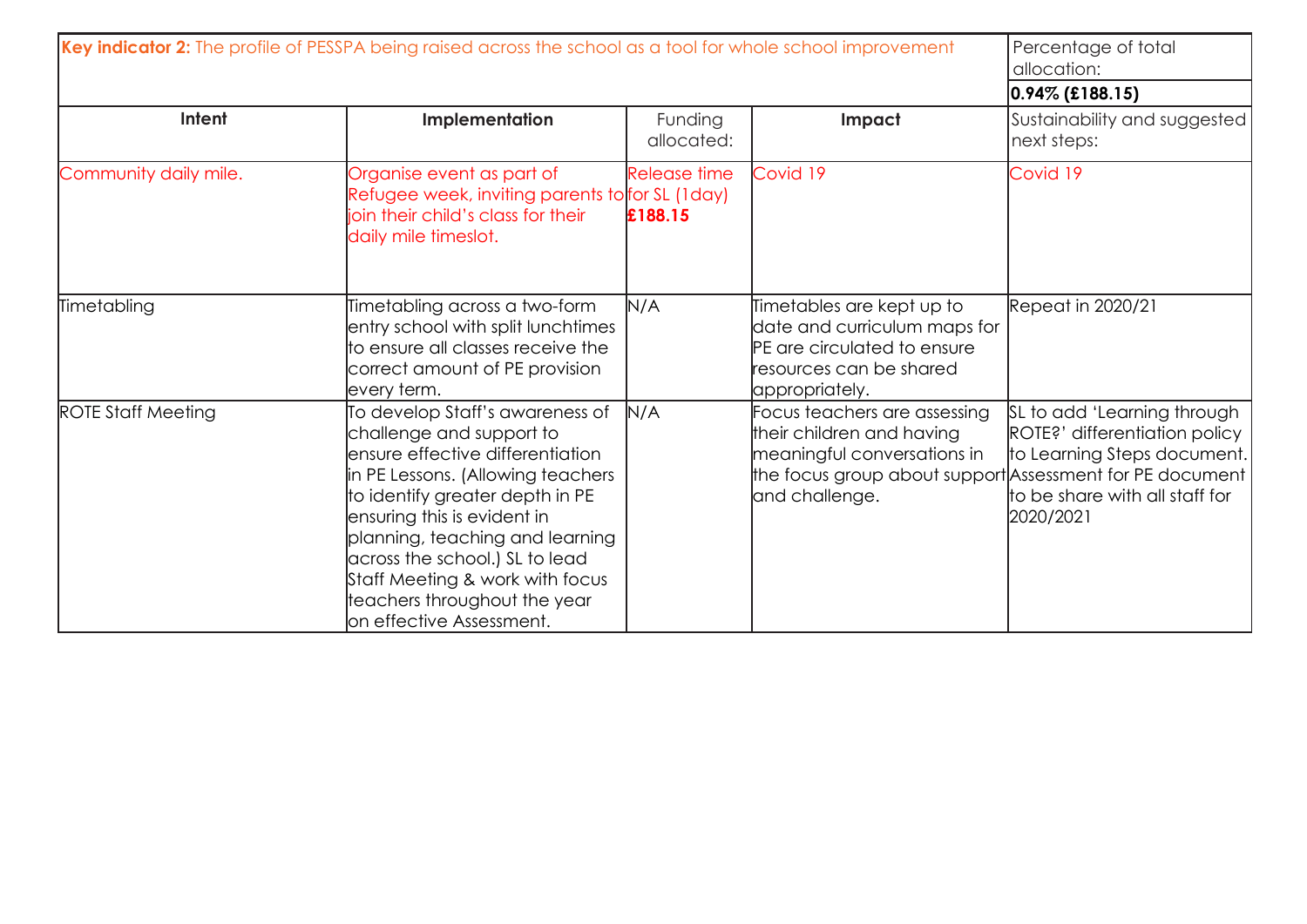| Key indicator 3: Increased confidence, knowledge and skills of all staff in teaching PE and sport                                                                                                                                                                                                                                                                                                                                                                           |                                                                                                                                                                                                                                                     |                                                            | Percentage of total<br>allocation:<br>75% (£15,000)                                                                                                                                                                                                                                                                                                                                                                                                                                                                                                                                                                                                                                                                                                                                                                                                                                                |                                              |
|-----------------------------------------------------------------------------------------------------------------------------------------------------------------------------------------------------------------------------------------------------------------------------------------------------------------------------------------------------------------------------------------------------------------------------------------------------------------------------|-----------------------------------------------------------------------------------------------------------------------------------------------------------------------------------------------------------------------------------------------------|------------------------------------------------------------|----------------------------------------------------------------------------------------------------------------------------------------------------------------------------------------------------------------------------------------------------------------------------------------------------------------------------------------------------------------------------------------------------------------------------------------------------------------------------------------------------------------------------------------------------------------------------------------------------------------------------------------------------------------------------------------------------------------------------------------------------------------------------------------------------------------------------------------------------------------------------------------------------|----------------------------------------------|
| Intent                                                                                                                                                                                                                                                                                                                                                                                                                                                                      | Implementation                                                                                                                                                                                                                                      | Funding<br>allocated:                                      | Impact                                                                                                                                                                                                                                                                                                                                                                                                                                                                                                                                                                                                                                                                                                                                                                                                                                                                                             | Sustainability and suggested<br>next steps:  |
| Improved confidence of teachers   Employment of Moving Matters: Tuesday CPD<br>(targeting NQTs and new<br>teachers/new to year group<br>teachers) to deliver structured and development.<br>challenging PE Lessons.<br>24 CPD slots per year<br>We will have 18 classes (incl.<br>Nursery W-F)<br>x 2 Slots for Play Leaders<br>(Autumn/Summer Terms)<br>x4 Slots remaining for Coaches to<br>work with focus groups.<br>Eg.) G&T, Competition Teams, SEN<br>or Low Ability | Specialists to work alongside<br>teaching staff and support their 1x After school<br>Modelling good practice,<br>observations and provide<br>feedback on teaching (verbal<br>& written), team teaching,<br>assessment, planning and<br>preparation. | (Whole Day) +<br>$ $ club - £10,000<br>Wednesday<br>£5,000 | We have two specialist PE<br>teachers who work<br>collaboratively with our<br>teachers when teaching PE to<br>improve and develop the<br>CPD (AM Only) quality of PE lessons. Teachers<br>self-evaluate and are<br>evaluated at the end of the<br>process by the specialist sports<br>coaches to measure the<br>impact of this team-teaching<br>approach and provide<br>evidence for any further<br>training needs. Up to date<br>Knowledge of the current PE<br>curriculum. Being able to set<br>appropriate learning<br>outcomes (including<br>challenge).<br>High level of pupil activity<br>during lessons. Ability to<br>impart knowledge and<br>understanding of what is<br>being taught. Knowledge of<br>how to assess pupils in PE.<br>Having clear rules and routines<br>during PE lessons).<br>Regular review meetings with<br>Moving Matters coach. Staff<br>are improving on a week to | Dependant on<br>funding/effects of Covid-19. |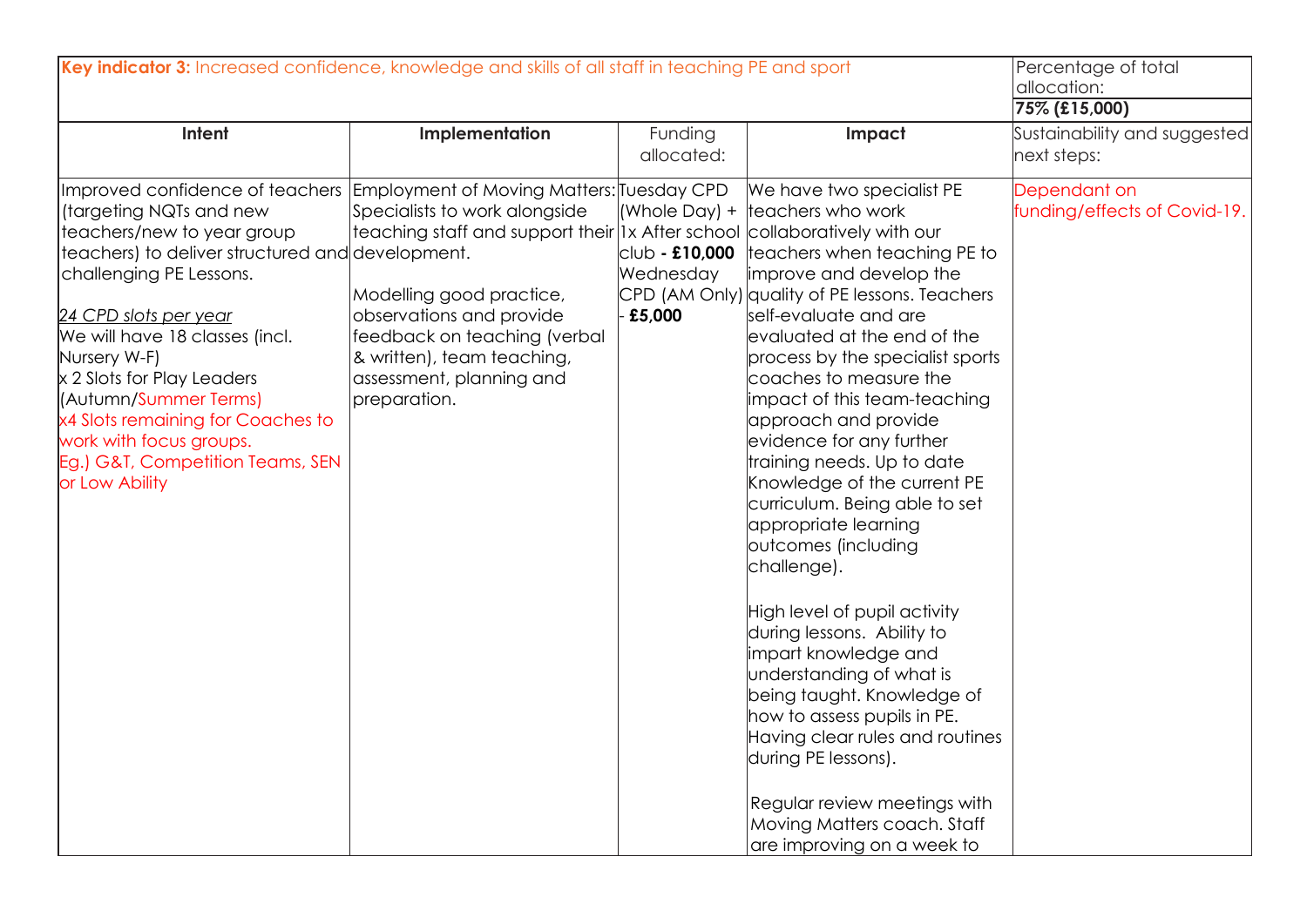|                                                                                            |                                                                                                                                                                                                               |     | week basis in confidence and<br>subject knowledge.<br>Staff who have Moving Matters<br>training regularly accessing<br>lesson plans for solo sessions.<br>Lasting effects of CPD obvious.<br>Incredibly positive feedback<br>from Sunnyhill Staff about<br><b>Moving Matters Coach</b> |                                                                                                                                        |
|--------------------------------------------------------------------------------------------|---------------------------------------------------------------------------------------------------------------------------------------------------------------------------------------------------------------|-----|----------------------------------------------------------------------------------------------------------------------------------------------------------------------------------------------------------------------------------------------------------------------------------------|----------------------------------------------------------------------------------------------------------------------------------------|
| Circulating access codes for<br>Moving Matters schemes of works. with access to all Moving | The support of teachers comes<br>Matters schemes of work and a<br>range of supporting documents<br>which help improve <u>all</u> staff's<br>ability to teach<br>good/outstanding PE lessons.                  | N/A | Consistent approach to<br>teaching PE. Teachers have<br>planned progression and<br>challenge in lessons. Age<br>appropriate starters.                                                                                                                                                  | Circulate yearly/remind<br>Staff of resource in Staff<br>meetings.<br>Check if new staff members<br>need support with the<br>resource. |
| Sports Relief Flash Mob<br>(Also listed in Section 1)                                      | SL to choreograph a whole<br>school dance with the School<br>Council.<br>SL to teach to Staff in a morning<br>briefing session.<br>Staff to teach it to individual<br>classes. (Also covered in<br>Section 3) | N/A | Staff enjoyed a meeting with<br>physical activity, felt confident<br>to take the dance back to<br>their classes to teach. The<br>whole school event was highly<br>successful with every child<br>(Nursery-Y6) performing the<br>routine correctly.                                     | Plan a whole school<br>dance/flash mob to be<br>completed at a curriculum<br>celebration.                                              |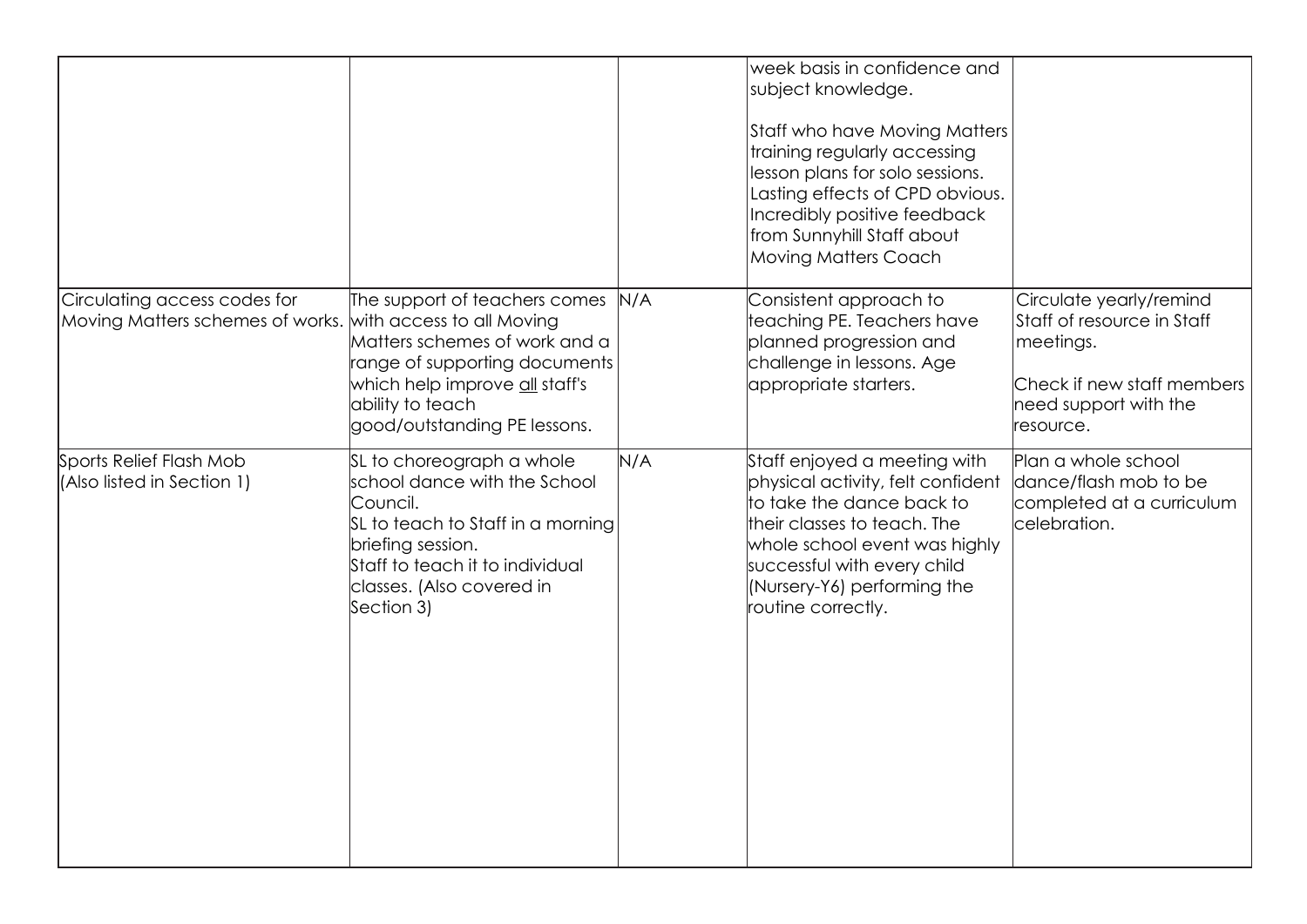| Key indicator 4: Broader experience of a range of sports and activities offered to all pupils                                                        |                                                                                                                                                                                                                                                                                                                                      |                                                                           |                                                                                                                                                                                                                                                         | Percentage of total<br>allocation:<br>$6.27\%$ (£1254.50)                                                                                                               |
|------------------------------------------------------------------------------------------------------------------------------------------------------|--------------------------------------------------------------------------------------------------------------------------------------------------------------------------------------------------------------------------------------------------------------------------------------------------------------------------------------|---------------------------------------------------------------------------|---------------------------------------------------------------------------------------------------------------------------------------------------------------------------------------------------------------------------------------------------------|-------------------------------------------------------------------------------------------------------------------------------------------------------------------------|
| Intent                                                                                                                                               | Implementation                                                                                                                                                                                                                                                                                                                       | Funding<br>allocated:                                                     | Impact                                                                                                                                                                                                                                                  | Sustainability and suggested<br>next steps:                                                                                                                             |
| Run a wide range of afterschool<br>clubs for all children.<br>Ensure a termly/half termly<br>changeover of registers to ensure<br>high access rates. | Multisport-KS1 (Mixed)<br>Football Club - KS1/KS2 (Mixed) Hockey<br>Basketball - KS2 (Mixed)<br>Hockey – KS2 (Mixed)<br>Netball - Year 5/6 (Mixed)<br>Tennis – KS2-Mixed<br>Tag Rugby – KS2 Mixed<br><b>Athletics - G&amp;T</b>                                                                                                      | Multiskills<br>Tennis<br><b>Matters Cost</b><br>$B$ asketball –<br>(E900) | New children are joining clubs<br>each term, parents have<br>commented on fairer access to utilise more staff members to<br>Part of Moving clubs, registers are kept up to<br>date and waiting list children<br>regularly achieving places in<br>clubs. | Continue provision of free<br>ASCs in 2020/2021, try to<br>act as club leaders/role<br>models.                                                                          |
| Sport Relief 2020 - Exposure to a<br>wide range of sports during<br>'Sunnyhill does a Question of<br>Sport'                                          | Teachers and children to dress<br>as sporting heroes across a<br>wide range of disciplines and<br>share the sport with their class.<br>"Sunnyhill does a question of<br>Sport', School Council to<br>include a wide range of Sports<br>during the Charades round to<br>get children talking about<br>different sports.               | N/A                                                                       | Children are being exposed to<br>more sports and sports people<br>that are not 'mainstream'.                                                                                                                                                            | Explore the introduction of<br>less traditional sports into<br>curriculum Map.<br>Eg) American Football,<br>Parkour, Handball etc.<br>(Supported by Moving<br>Matters). |
| Tokyo Day 2020                                                                                                                                       | Introduction to a wide range of <b>£354.50</b><br><b>Sports</b><br>The day will involve 4 different<br>activities (including Olympic<br>and Paralympic sports; boccia,<br>shooting, golf and seated<br>volleyball.)<br>Every class will learn a<br>traditional Japanese martial art<br>called Kata and finish with<br>running races. |                                                                           | Covid 19                                                                                                                                                                                                                                                | Covid 19                                                                                                                                                                |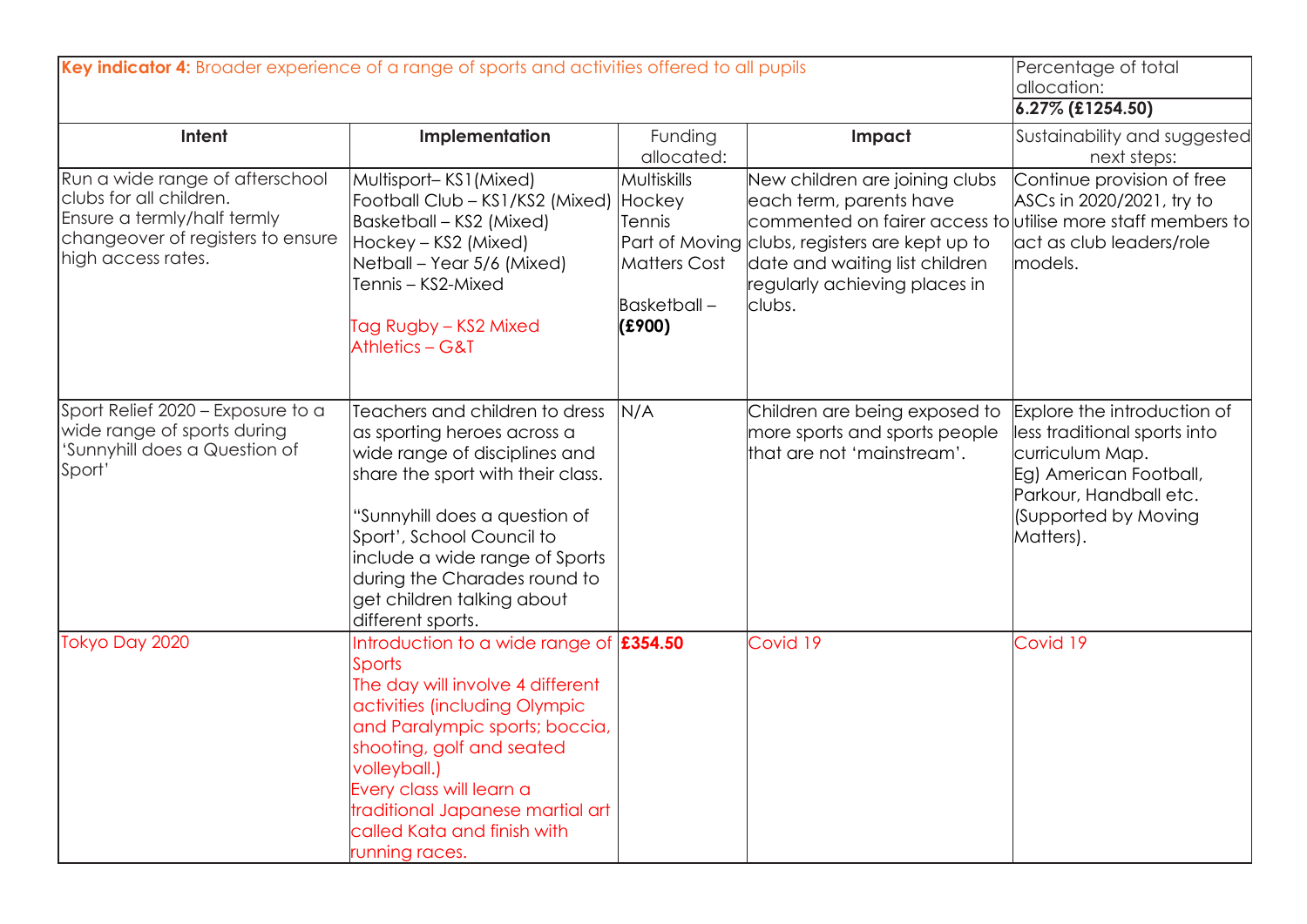| Key indicator 5: Increased participation in competitive sport                        |                                                                                                                                                                                                                                                                          |                                                                                                           |                                                                                                                                                                                                                                                                                                  | Percentage of total<br>allocation:<br>3.76% (£752.60)                                                                                                                                                                                                                             |
|--------------------------------------------------------------------------------------|--------------------------------------------------------------------------------------------------------------------------------------------------------------------------------------------------------------------------------------------------------------------------|-----------------------------------------------------------------------------------------------------------|--------------------------------------------------------------------------------------------------------------------------------------------------------------------------------------------------------------------------------------------------------------------------------------------------|-----------------------------------------------------------------------------------------------------------------------------------------------------------------------------------------------------------------------------------------------------------------------------------|
| Intent                                                                               | Implementation                                                                                                                                                                                                                                                           | Funding<br>Allocated:                                                                                     | Impact                                                                                                                                                                                                                                                                                           | Sustainability and suggested                                                                                                                                                                                                                                                      |
| Increased participation in<br>competitive Sport across the key<br>stages.            | Ensure there is a competition for Release for PE<br>each key stage in 19/20.<br>Year 5/6 Netball Tournament<br><b>KS1 Multisport</b><br>Y3/4 Tag Rugby                                                                                                                   | Tournament<br>£188.15<br><b>Release of Y4</b><br>Teacher for<br>Tag Rugby<br><b>Tournament</b><br>£188.15 | Children can reflect with<br>Lead – Netball coaches and analyse their<br>games.<br>Y5/6 team won the 'Fair Play'<br>award for their respect to other<br>schools and the way they<br>played the game like a team.<br>A child on the team also<br>secured Most Valued Player of<br>the tournament. | Continue to participate in<br><b>Moving Matters</b><br>Tournaments.                                                                                                                                                                                                               |
| Y3/4 Rugby Trials                                                                    | The whole Y3/4 cohort to take<br>part in rugby trials with Moving<br>Matters for the competition<br>team selection. Give children<br>an understanding of the<br>processes in competitive sport.<br>*Unfortunately, the tournament<br>was cancelled due to Covid<br>$19*$ | Moving<br><b>Matters Cost</b>                                                                             | Children were invested in<br>honing their skills in these<br>sessions and a quality team of<br>16 children were selected.<br>Teachers admitted that these<br>may not have been the<br>children selected from general<br>PE teaching of Tag Rugby.                                                | Increase trials with the<br>support of Moving Matters<br>or the PE leas to ensure<br>more children are being<br>considered for competitions.<br>Include this during PE<br>provision to ensure children<br>who would not attend extra-<br>curricular trials will be<br>considered. |
| <b>Sports Day-Intra House</b><br>Competition.<br>-EYFS<br>$-KS1$<br>-KS <sub>2</sub> | Timetable, send letters,<br>organise staffing of each<br>station. Work closely with MM<br>coach and play leaders to<br>ensure the smooth running of<br>the day.<br>Covid 19                                                                                              | <b>Release for PE</b><br>Lead – x2Days<br>£376.30                                                         | Covid 19                                                                                                                                                                                                                                                                                         | Covid 19                                                                                                                                                                                                                                                                          |